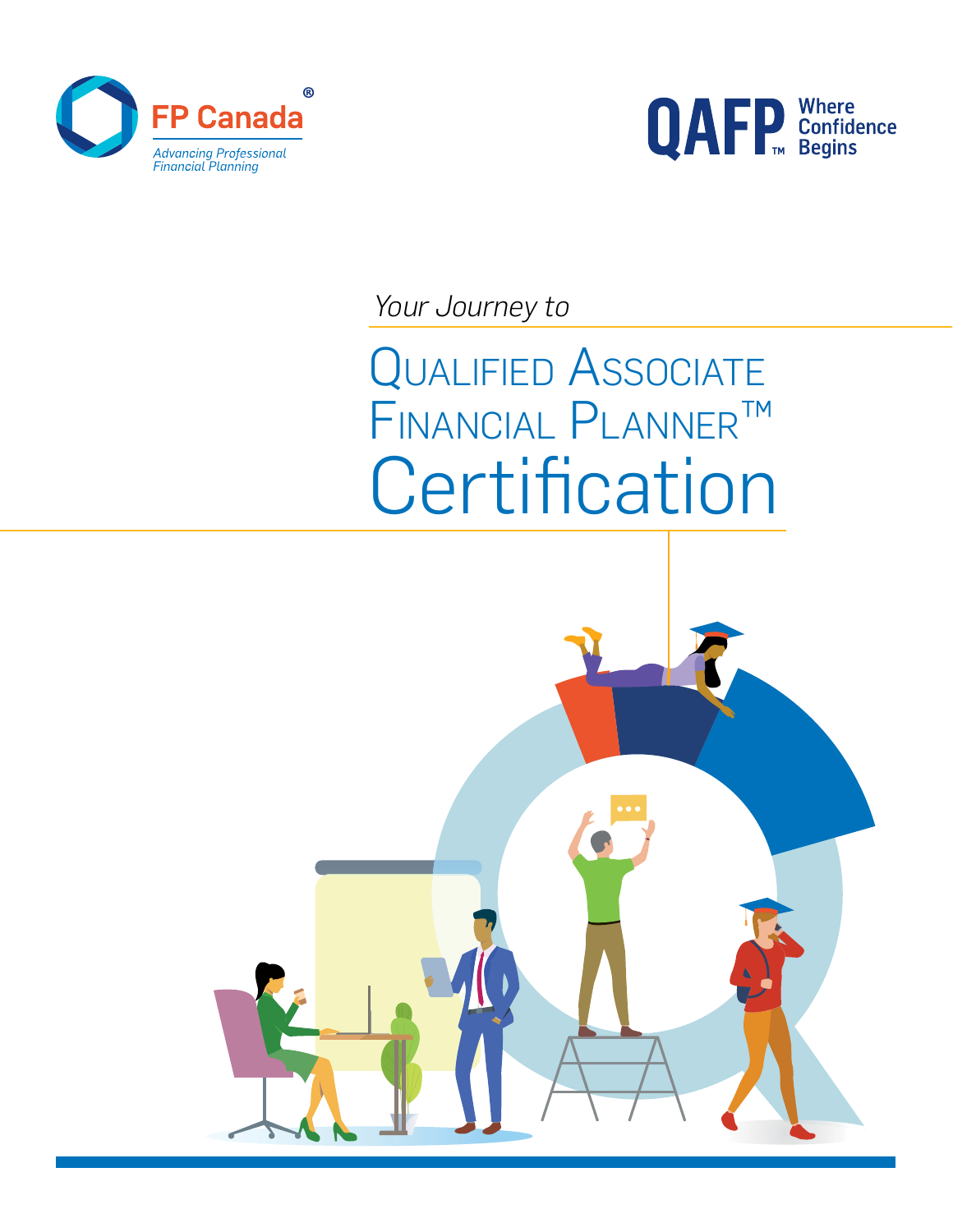### About FP Canada™

FP Canada is an independent professional body that works in the public interest. It is dedicated to championing better financial wellness for all Canadians by certifying professional financial planners and leading the advancement of professional financial planning in Canada. FP Canada offers two professional financial planning certifications: CERTIFIED Financial Planner® certification and Qualified Associate Financial PLANNER<sup>™</sup> certification.

*" I coach my clients all the time. I don't play the game– they do–but I am helping them develop and reach their goals.* "<br>- Glen Dilworth, OAFP™

RBC Financial Planning, Ontario

## So, you're interested in a career in financial planning?

Financial planning is an in-demand profession that directly contributes to the wellbeing of society by helping people achieve their goals. Financial planners help their clients manage their day-to-day and complex financial needs with plans that fit their diverse and changing circumstances.

Successful financial planners are trusted partners through all phases of their clients' lives.

This brochure will help you:

- 1. Identify if QAFP<sup>TM</sup> certification is the right career fit for you
- 2. Realize the scope of professional success as a QAFP Professional
- 3. Understand what professional financial planners actually do
- 4. Recognize the need for earning a professional certification

### QAFP<sup>™</sup> certification: where confidence begins

QAFP<sup>™</sup> certification is a great way to start your career in financial planning. Offered by FP Canada, this certification enables you to understand your clients' everyday financial planning needs and offer professional financial advice that fits their diverse lives and supports their goals. QAFP certification can also be a stepping stone to CFP certification.

This is where confidence begins.



#### QAFP professionals across Canada

*Based on self-reported data for January 1 - December 31, 2020.*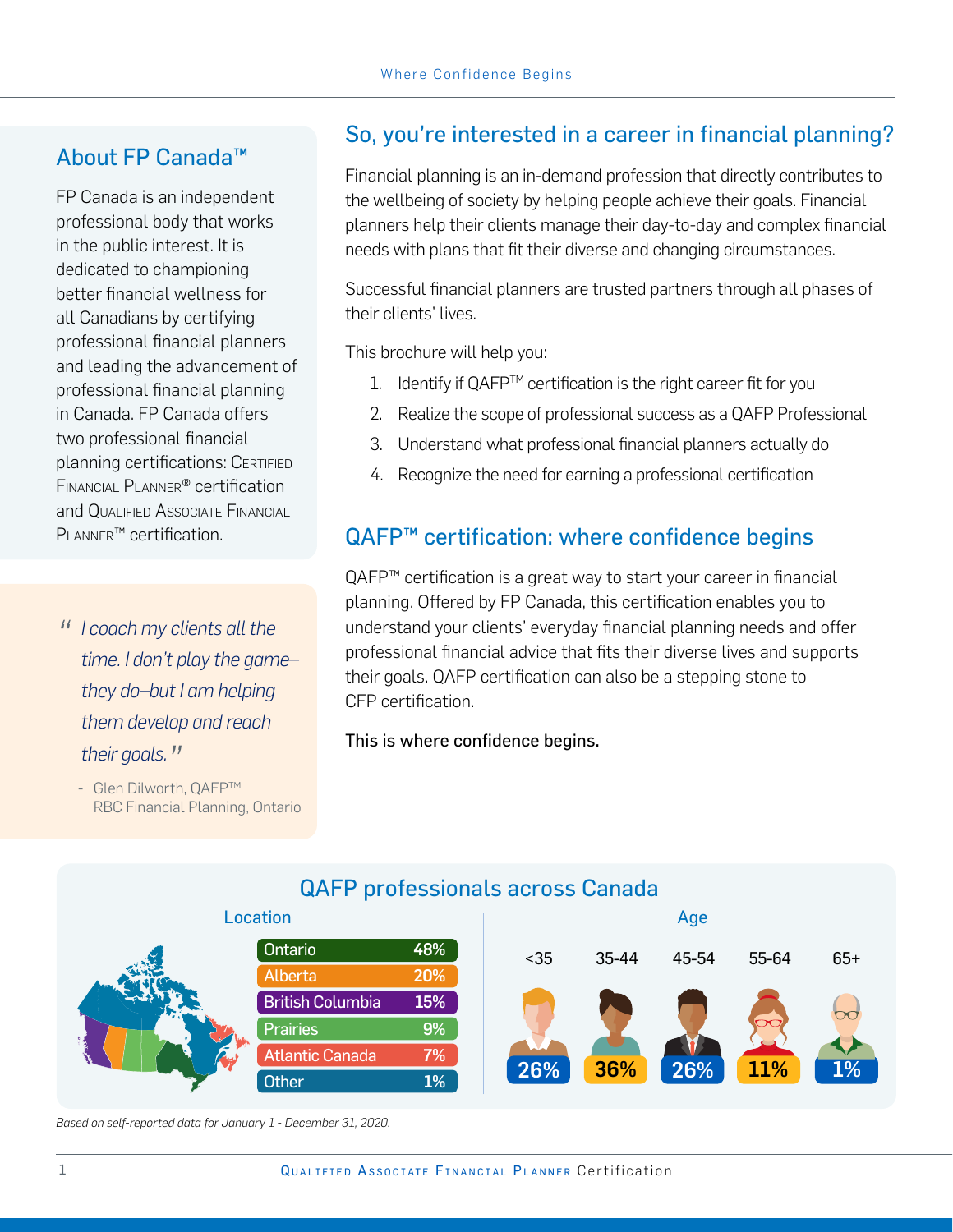#### What do QAFP professionals really do?

QAFP professionals guide their clients through their journey to financial wellness by offering professional advice for their everyday financial needs, always acting in their clients' best interests. Their focus is on making a difference for people in a holistic way by understanding what matters to them and what influences their decisions, while maintaining the highest standard of professional responsibility. FP Canada has termed this approach "3H Financial Planning"–Human, Holistic and Honest.

QAFP professionals provide everyday financial advice in the following key areas:

- 1. Financial management
- 2. Investment planning
- 3. Insurance and risk management
- 4. Tax planning
- 5. Retirement planning
- 6. Estate planning and legal aspects

*" I try to treat this as my own business. Successful planners have an*  **entrepreneurial focus. "**<br>F Amish Gandhi, OAFP™

RBC Financial Planning, Ontario

To succeed, QAFP professionals must have the technical skills and financial planning knowledge as well as strong behavioural and relationship skills so they can communicate and connect effectively with their clients. These skills, often referred to as 'soft skills', are increasingly critical for success. The industry acknowledges that excellent soft skills differentiate 'good' from '



### Key job titles for QAFP professionals

- 1. Financial planner
- 2. Financial planning representative
- 3. Associate financial planner
- 4. Investment/retirement/tax planner

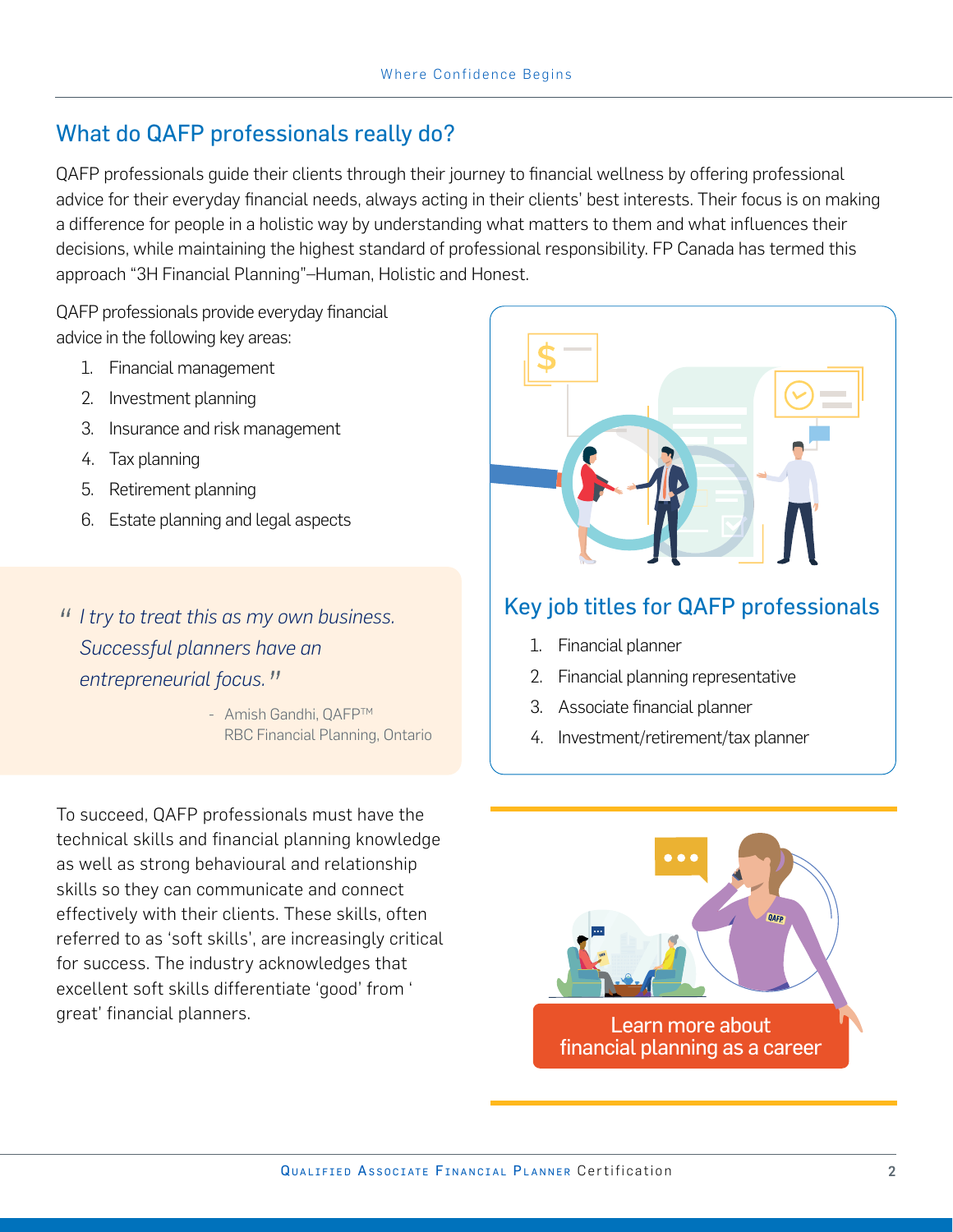# *" A 'great' financial planner is someone who truly listens to their client, identifies their aspirational needs through discovery, and ultimately helps them achieve their 'life goals'– not just their 'financial goals'–but their 'life goals'. That's the difference between a 'great' and a 'good' financial planner. "*

 - A senior executive at a wealth management firm

Annual Income

#### Is this the right career fit for you?

- Do you enjoy working with people?
- Are you focused and goal-oriented?
- Do you enjoy problem-solving?
- Are you a good listener?
- Can you ask difficult, sometimes uncomfortable questions?
- Is contributing to the community important to you?

## Your future as a QAFP professional

QAFP designation is very much welcomed by the financial services industry. Research shows that it is increasingly becoming the preferred financial planning designation of its level\*.

Top 10 Employers

1 RBC 2 TD 3 CIBC

6 BMO 7 SunLife 8 Canada Life

10 Manulife

5 Scotiabank

4 IG Wealth Management

**9** The Co-Operators Group

# *Based on self-reported data for January 1 - December 31, 2020.*

*\*2020 INNOVATIVE Research Group Report*

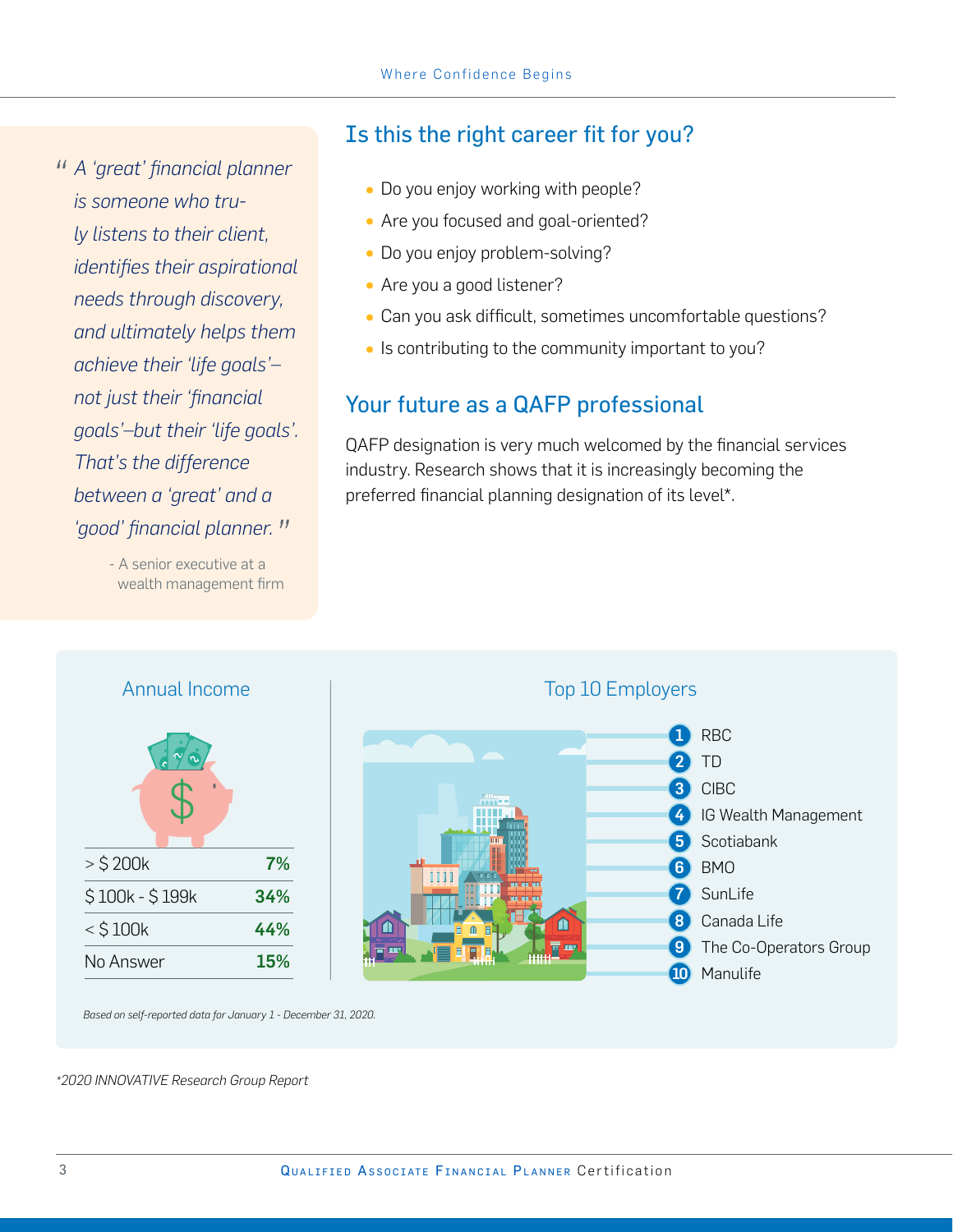#### Where Confidence Begins



## New laws require certification

In recent years, provincial governments in Ontario and Saskatchewan have passed new laws requiring financial planners in those provinces to demonstrate their competence and professionalism by obtaining a financial planning certification. With other provinces poised to institute similar requirements in the future, FP Canada will always work to ensure that CFP certification and QAFP™ certification remain leaders in a fast-changing environment.



Learn more about a day [in the life of a professional](https://www.fpcanada.ca/students-and-candidates/your-career-in-financial-planning) financial planner

- *" One of the joys of working in the community where you live is you are close to the people you're helping. "*
	- Glen Dilworth QAFPTM RBC Financial Planning, Ontario

#### But why do you need to earn a certification?

Getting certified is important because :

- Knowledge: it confirms that you have the knowledge, skills and experience to provide holistic financial planning strategies
- **Professional Responsibility:** it shows commitment to the highest ethical standards and to always act in your clients' best interests
- **Professional Branding:** it enhances your professional and personal brand by demonstrating your value to employers and clients
- **Regulatory Requirements:** it ensures that you keep pace with evolving legal and regulatory requirements
- **Trust:** it fosters trust and helps clients feel confident about the financial planning advice they get from you

*" When you know you can make an impact on someone's life—helping them to pay off their mortgage or finally get debt-free, or be able to enjoy retirement or start a family—that's really rewarding to be part of.*  $''$  - Amish Gandhi, QAFP™

RBC Financial Planning, Ontario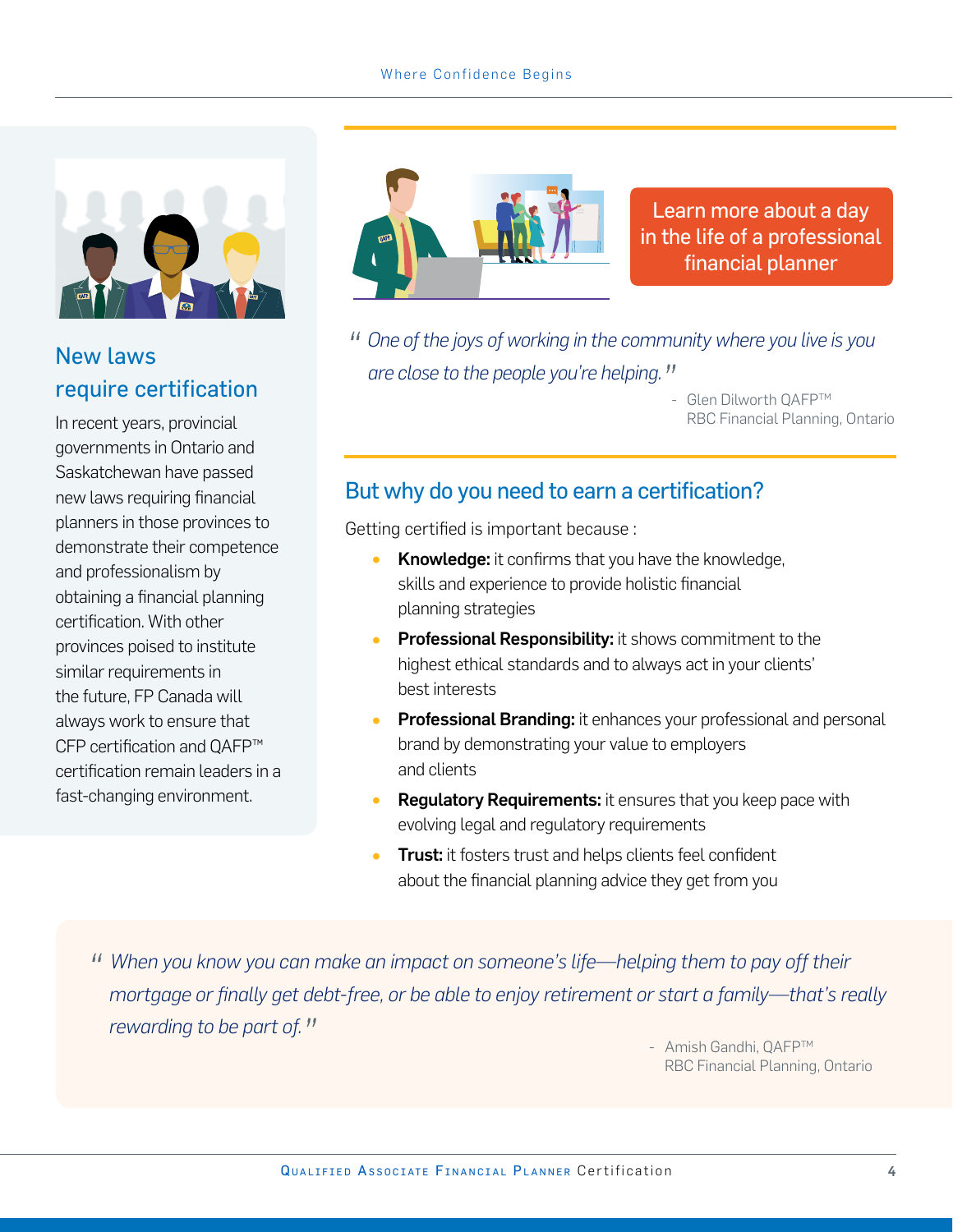## How to become a QAFP professional

To obtain and maintain QAFP certification, candidates must follow a rigorous process to:

- Complete a comprehensive education program
- Pass a certification exam
- Commit to ongoing professional development
- Demonstrate relevant work experience
- Adhere to a strict code of ethics

### Keeping Standards High

QAFP professionals must adhere to the FP Canada Standards Council<sup>™</sup> Standards of Professional Responsibility, including a Code of Ethics, which mandates that they place their clients' interests first. The Standards Council vigilantly enforces these standards.

# **OAFP** QUALIFIED ASSOCIATE FINANCIAL PLANNER<sup>™</sup> Certification

Starting 2022, post-secondary diploma is a requirement for QAFP certification. QAFP certification can also be a stepping stone to CFP certification.



#### *A professional success story*

## Helping a young couple buy their first home

"Buying your first home is a key milestone but it can also be very intimidating. One story that comes to mind is of a young couple who was particularly stressed about being able to afford their first home. They were concerned about using up all

their savings for this purchase and its impact on their overall financial health, especially their retirement savings.

After several discovery sessions, I was able to build a financial plan that suited their needs and was also flexible enough to accommodate any evolving circumstances. I got them approved for their first home in a rather tight market, while maintaining a strong retirement plan and provided them with the confidence to move forward quickly and with certainty.

I have since seen their family grow and now also help them plan for their kids' education and find it extremely rewarding to have played my part in their thriving lives."

- Amish Gandhi, OAFP™ RBC Financial Planning, Ontario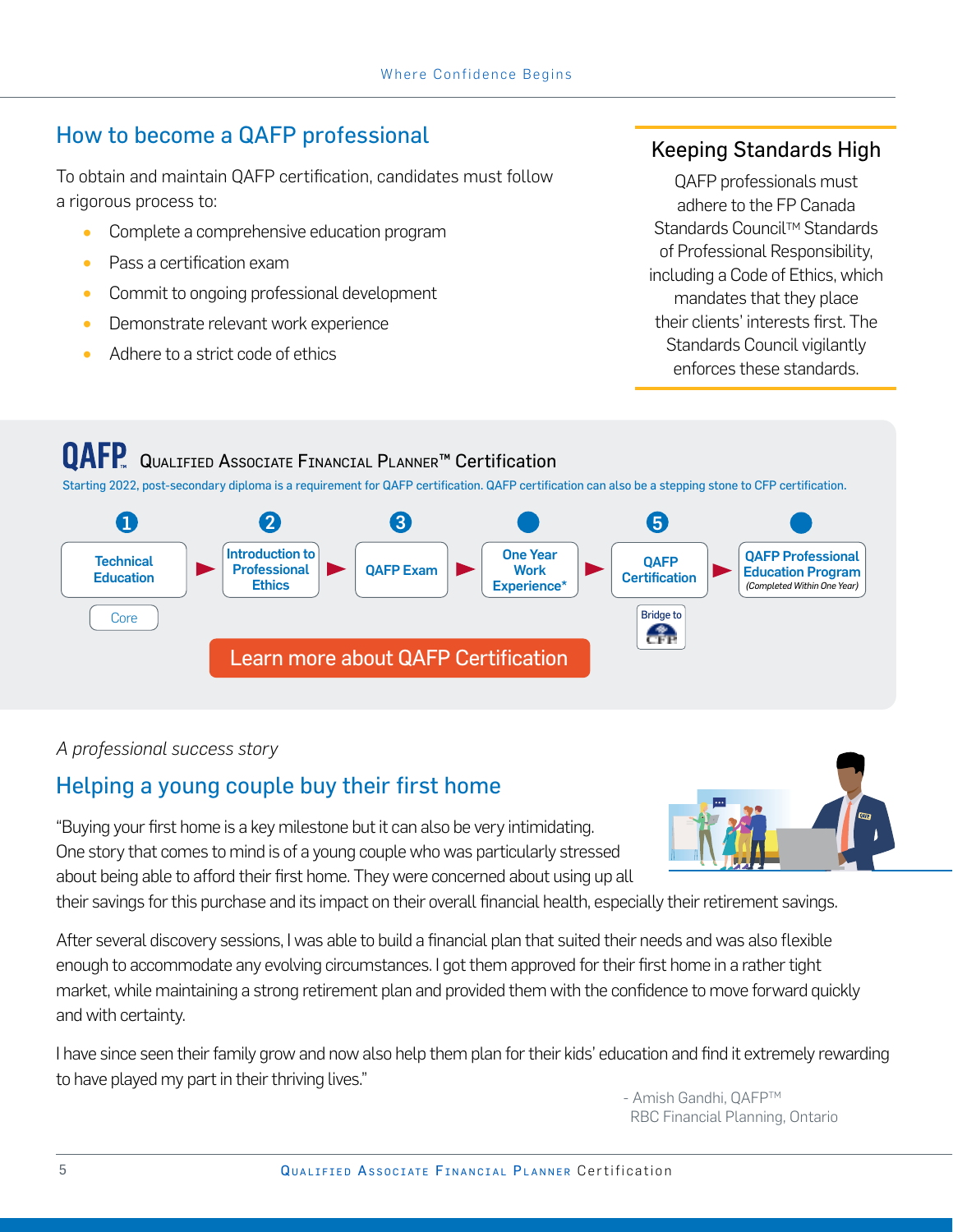

#### FP Canada

A national professional body working in the public interest, FP Canada is dedicated to championing better financial wellness for all Canadians by certifying professional financial planners and leading the advancement of professional financial planning in Canada.

#### FP Canada Institute<sup>™</sup>

A division of FP Canada the FP Canada Institute is dedicated to elevating the practice of financial planning. The FP Canada Institute provides professional education, practice support tools and other resources to financial planners and students to help them meet the needs and expectations of all Canadians seeking financial planning advice from a certified professional.

#### FP Canada Standards CouncilTM

A division of FP Canada, the FP Canada Standards Council establishes and enforces financial planning standards, sets the certification requirements for professional financial planners and develops and delivers certification examinations. The FP Canada Standards Council ensures FP Canada certificants meet appropriate standards of competence and professionalism through rigorous requirements of education, examination, experience and ethics.